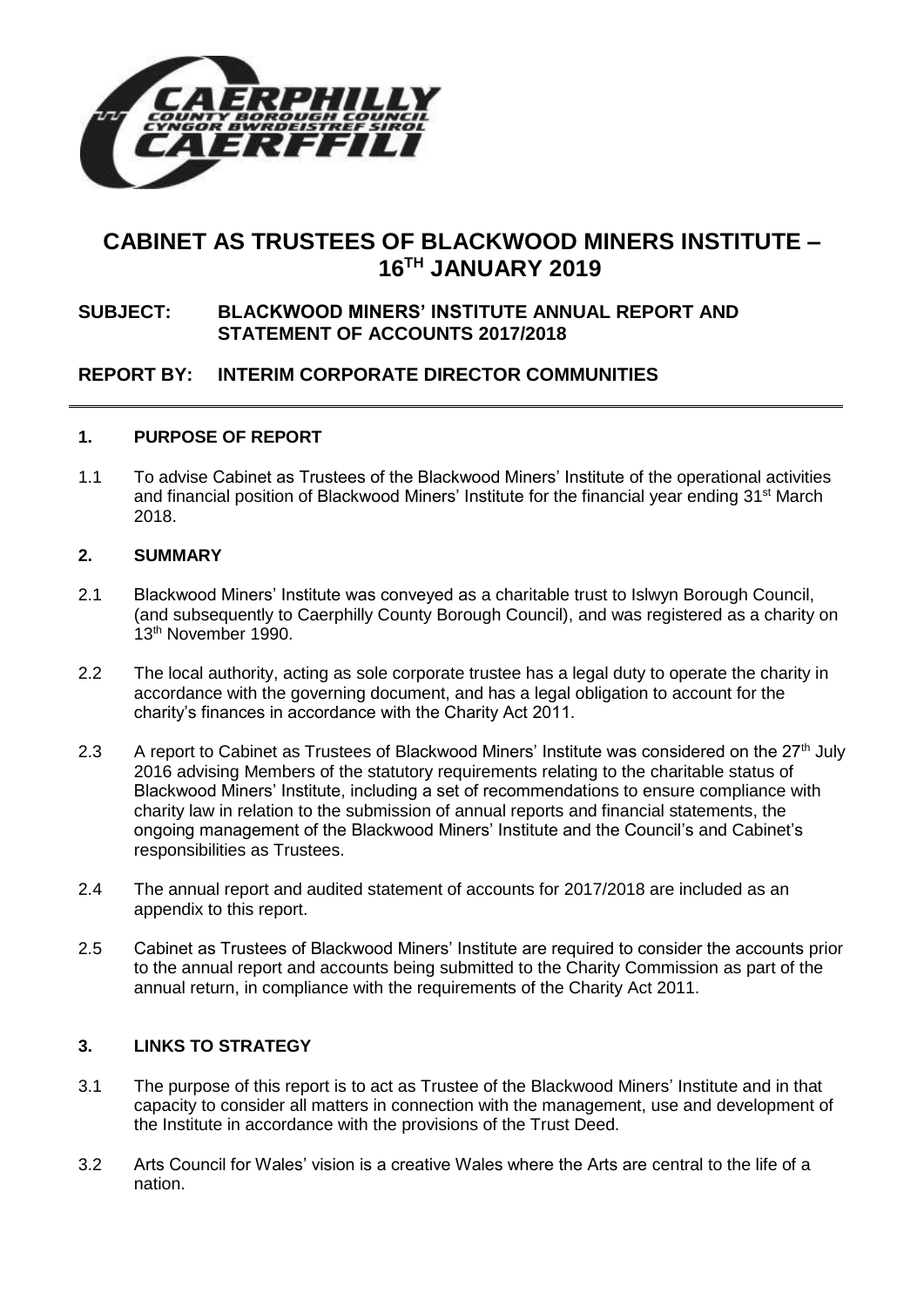- 3.3 Culture, Leisure and the Arts are key elements in the Regeneration Strategy in Regenerating Communities and Raising Aspirations.
- 3.4 Increasing visitor numbers in the County Borough is an objective in the Council's Single Integrated Plan's vision for a Prosperous Caerphilly.

### **4. THE REPORT**

- 4.1 Blackwood Miners' Institute was conveyed as a charitable trust to Islwyn Borough Council, and (subsequently to Caerphilly County Borough Council) in 1990. The objects of the charity are set out in the Trust Deed dated 15<sup>th</sup> October 1990.
- 4.2 The purposes of the charity set out in the Trust Deed include the following:
	- To promote, improve, develop, maintain and advance public awareness and participation in, and encourage an appreciation of the art and science of, music, dance, drama, literature and the visual arts.
	- To promote, through appropriate activities, the education and training, mental and spiritual capacities of people who are unemployed, young people and pre-school children.
	- To educate the public in the geography, history and architecture of the area and sets out the Institute's responsibility in safeguarding against drug and alcohol abuse.
- 4.3 Blackwood Miners' Institute was registered as a charity with the Charity Commission (registered as Blackwood Arts Centre) on 13<sup>th</sup> November 1990.
- 4.4 Local authorities are empowered by Section 139 of the Local Government Act 1972 to receive and hold gifts on charitable trusts. The local authority is currently the sole corporate trustee for this charity.
- 4.5 The Council as sole trustee has a legal duty to operate the charity in accordance with the charity's Trust Deed and strictly in furtherance of its stated objects. The Council as trustee also has a legal obligation to account for and report on the charity separately and in accordance of the Charities Act 2011. All charities must produce annual statements of accounts under charity law.
- 4.6 The Annual report and Statement of Accounts for Blackwood Miners' Institute for 2017/2018 financial year is an appendix to this report. These accounts have been prepared in accordance with the Charities SORP (Statement of Recommended Practice – Accounting and Reporting by Charities). The Annual Report and Statement of Accounts will be submitted to the Charity Commission as part of the annual return.
- 4.7 The Annual Report for 2017/2018 provides information in relation to the Blackwood Miners' Institute Governance & Management arrangements, statement of purpose, aims and activities, public benefit, achievements & performance for the year, the extensive arts programme delivered during the year, productions and touring activities, the educational programmes delivered, community and amateur events held and audience development initiatives.
- 4.8 The Annual Report also provides detail of the pricing policies operated and a financial review in support of the detailed Statements of Accounts. As noted in the Annual Report and detailed in the Statement of Accounts, Caerphilly County Borough Council provides an annual financial subsidy to the Blackwood Miners' Institute which was £313,414 for the financial year 2017/2018 this subsidy has reduced in recent years from £365,279 in 2013/2014 despite inflationary cost pressures in relation to pay and operating costs. It is anticipated that there could be further future reductions in subsidy as part of the Council's MTFP (Medium Term Financial Plan).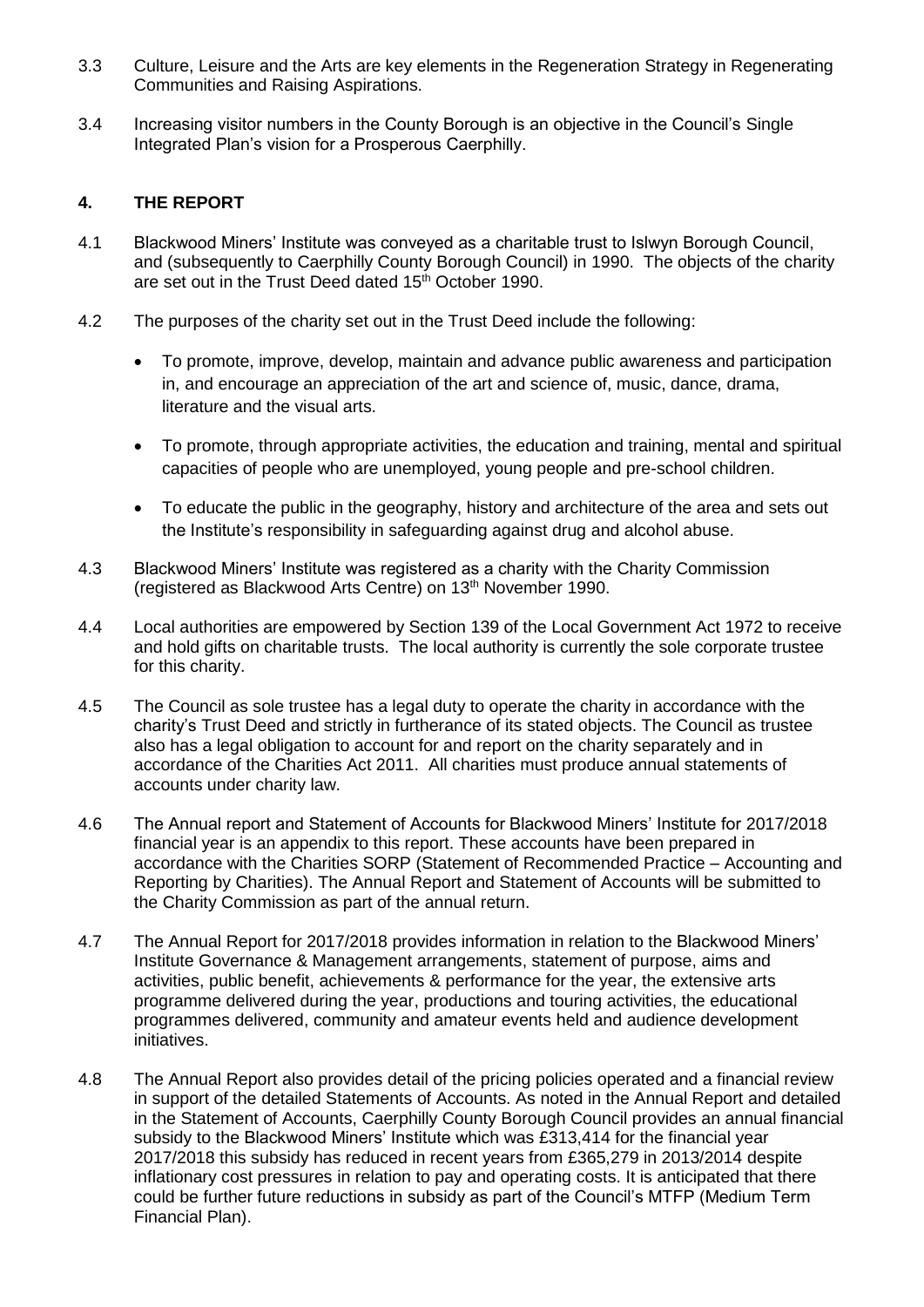- 4.9 Cabinet as Trustees of Blackwood Miners' Institute will be aware that the Councils Improving Service Programme (ISP) includes a project which aims to evaluate options to reduce the deficit at Blackwood Miners Institute, including a review of the operating model for Blackwood Miners Institute within a climate of declining public subsidy.
- 4.10 As noted in the Annual Report, in response to the ongoing reductions in Council subsidy, Blackwood Miners' Institute is working hard to increase the income from shows by changing the way it agrees profit sharing, and also by bringing in new acts to attract new audiences. Income generated from shows in 2017-18 was £302,315 which continues to increase from £249,768 in 2015/2016 and £275,119 in 2016/2017 (an increase of 21% £52.6k in two years). Bar and vending services which only operate when there are events in the building also generated combined profit of £13,449 towards the aims of the charity and to improve financial viability.
- 4.11 The Annual Report also makes reference to the Arts Council Wales Arts Portfolio Wales (APW) grant of £129,376 provided to BMI which provides additional funding for programme support – which will help with programming a full programme including offsite performances and an increased number of accessible performances – increase marketing and technical capacity, allow BMI to continue co-producing and increase participation in the arts.

# **5. EQUALITIES IMPLICATIONS**

5.1 An EIA screening has been completed in accordance with the Council's Strategic Equality Plan and supplementary guidance. No potential for unlawful discrimination and/or low level or minor negative impact has been identified; therefore a full EIA has not been carried out

## **6. FINANCIAL IMPLICATIONS**

- 6.1 There may be financial implications if the Trustee fails to meet the legal requirement to submit compliant accounts, and the Charity Commission may take further action in particular regarding the preparation of an annual statement of accounts and to report on the charity's finances.
- 6.2 There will be a fee payable for the independent examiners report in relation to the 2017/2018 annual report and statement of accounts of the BMI and this will be financed by the BMI revenue account.
- 6.3 Other financial implications are covered in the body of the report including the present level of Council subsidy, possible requirement to reduce the level of subsidy in future years in support of the Councils MTFP and the ongoing review of BMI as part of the Councils Improving Services Programme.

## **7. PERSONNEL IMPLICATIONS**

7.1 There are no personnel implications from this report.

## **8. CONSULTATIONS**

8.1 The comments from consultees have been included in this report.

#### **9. RECOMMENDATIONS**